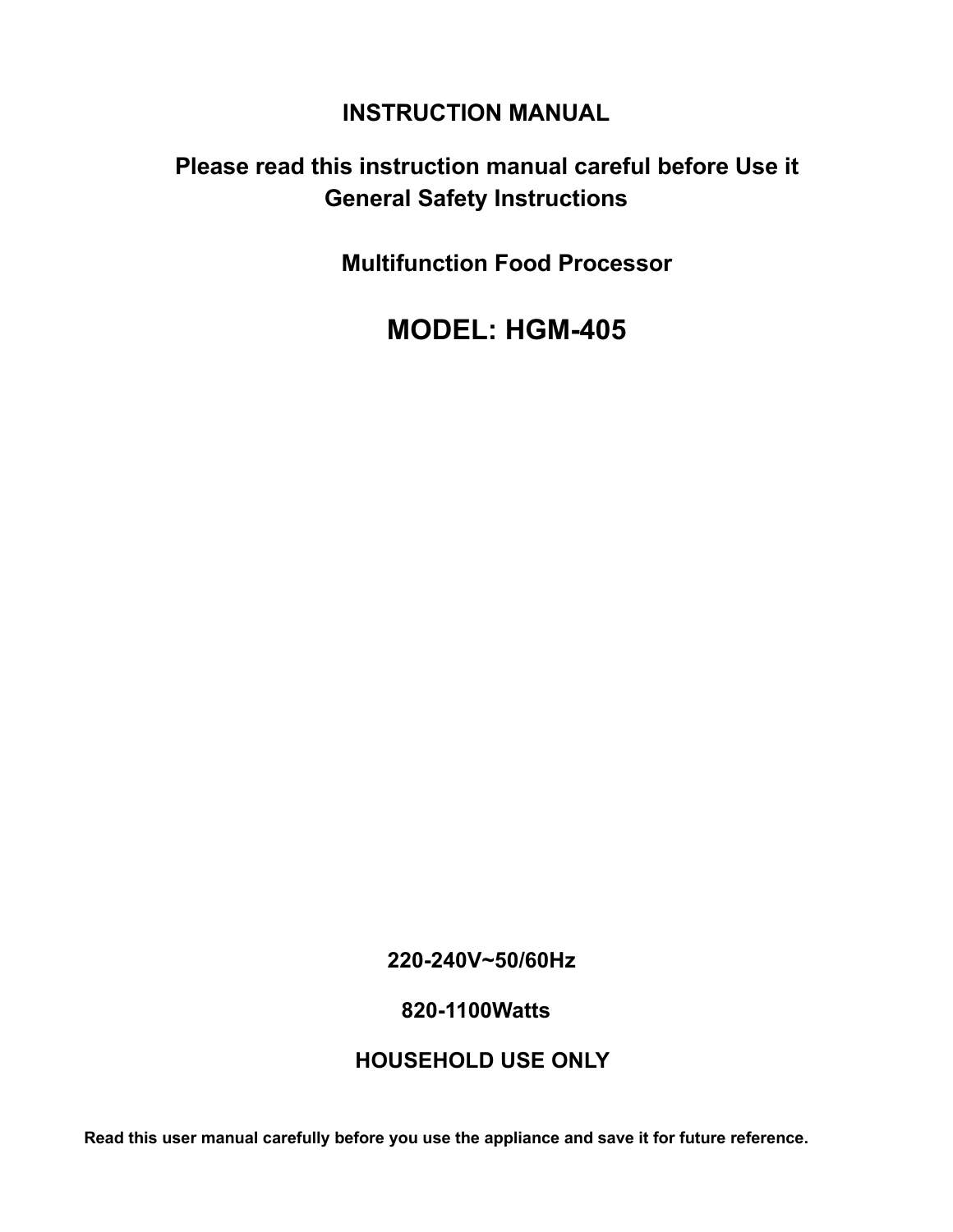#### **Danger**

- Never immerse the motor unit in water or any other liquid, nor rinse it under the tap.

#### **Warning**

- Check if the voltage indicated on the appliance corresponds to the local mains voltage before you connect the appliance.

- Never connect this appliance to a timer switch in order to avoid a hazardous situation.

- Do not use the appliance if the mains cord, the plug or other parts are damaged.

- If the mains cord is damaged, you must have it replaced by supplier, a service centre authorised by Supplier or similarly qualified persons in order to avoid a hazard.

- This appliance is not intended for use by persons (including children) with reduced physical, sensory or mental capabilities, or lack of experience and knowledge, unless they have been given supervision or instruction concerning use of the appliance by a person responsible for their safety.

- Children should be supervised to ensure that they do not play with the appliance.

- Never let the appliance run unattended.

- Never use your fingers or an object (e.g. a spatula) to push ingredients down the feeding tube while the appliance is running. Only use the pusher for this purpose.

- Be very careful when you handle the discs, blender blade unit or food processor blade unit. Be especially careful when you remove them from the food processor bowl or blender jar, when you empty the bowl or jar and when you clean them. Their cutting edges are very sharp.

#### **Caution**

- Never switch off the appliance by turning the blender jar, the food processor bowl or the juicer bowl. Always switch off the appliance by turning the speed control knob to OFF.

- Switch off the appliance before you detach any accessory.

- Unplug the appliance immediately after use.

- Always unplug the appliance before you reach into the blender jar with your fingers or an object (e.g. a spatula).

- Wait until moving parts stop running before you remove the lid of the bowls or jar.

- Never use any accessories or parts from other manufacturers or that Supplier does not specifically recommend. If you use such accessories or parts, your guarantee becomes invalid.

- Do not exceed the maximum content indicated on the food processor bowl or the blender jar.

- Do not use the juicer if the sieve is damaged.

- Consult the tables in this user manual for the correct quantities and processing times.

- Thoroughly clean the parts that come into contact with food before you use the appliance for the first time.

- Let hot ingredients cool down before you process them (max. temperature 80°C/175°F).

#### **Built-in safety lock**

This feature ensures that you can only switch on the appliance if you have assembled the blender jar with blade unit, the food processor bowl, the juicer bowl with coupling unit or the citrus press correctly on the motor unit. If the blender jar with blade unit, the food processor bowl, the juicer bowl with coupling unit or the citrus press is assembled correctly, i.e. when it has been turned in the direction of the 'locked' symbol as far as possible ('click'), the built-in safety lock will be unlocked.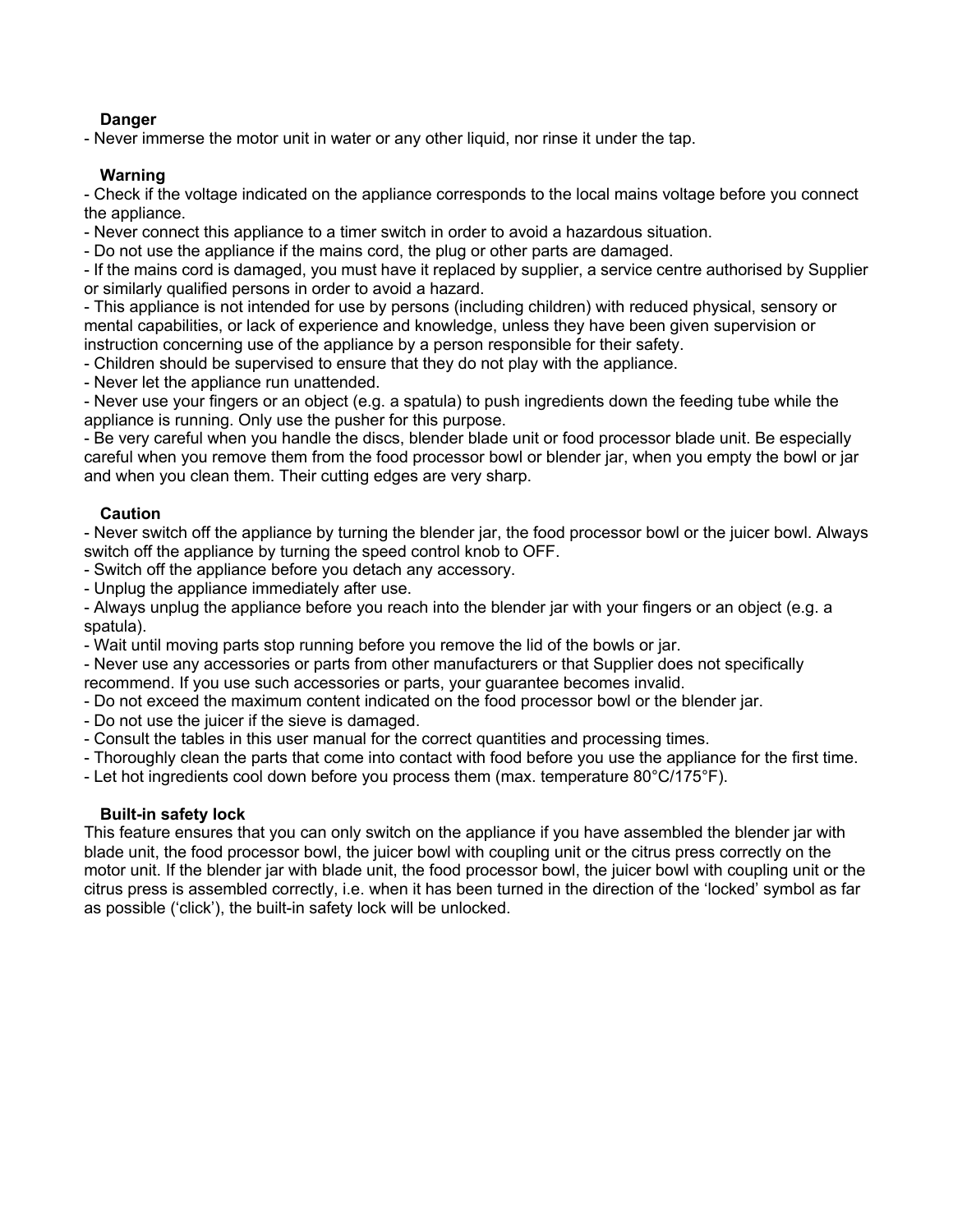

### **EN | Blade - tips and warnings**

Do not let the appliance run too long when you chop (hard) cheese or chocolate. Otherwise these ingredients become too hot, start to melt and turn lumpy. Always put the food processor blade unit in the food processor bowl before you add the ingredients. Do not use the food processor blade to chop very hard ingredients such as coffee beans, nutmeg, turmeric and ice cubes, as this may cause the blade unit to become blunt. Do not fill the bowl beyond the MAX indication.

The standard processing time for all chopping jobs is 30-60 seconds.

- If you chop onions, press the pulse button a few times to prevent the onions from becoming too finely chopped.

If food sticks to the blade unit or to the inside of the food processor bowl:

- 1 Switch off the appliance.
- 2 Remove the lid from the food processor bowl.
- 3 Remove the ingredients from the blade unit or from the wall of the bowl with a spatula.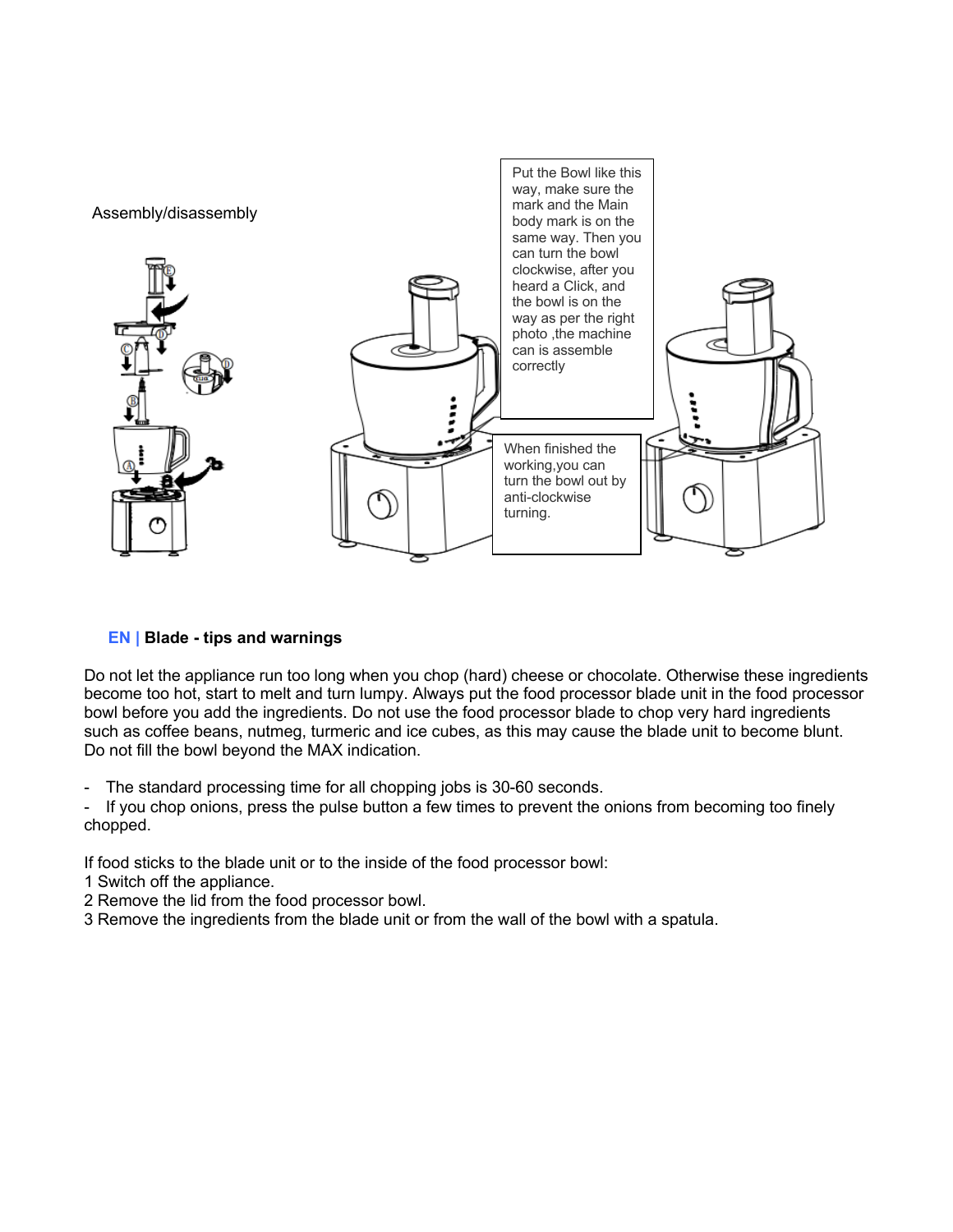

## **EN | Kneading accessory - tips and warnings**

- Always put the kneading accessory in the food processor bowl before you add the ingredients.
- The standard processing time for all kneading jobs is 30-180 Seconds.



**EN | Discs - tips and warnings**

Do not exert too much pressure on the pusher when you press ingredients down the feeding tube.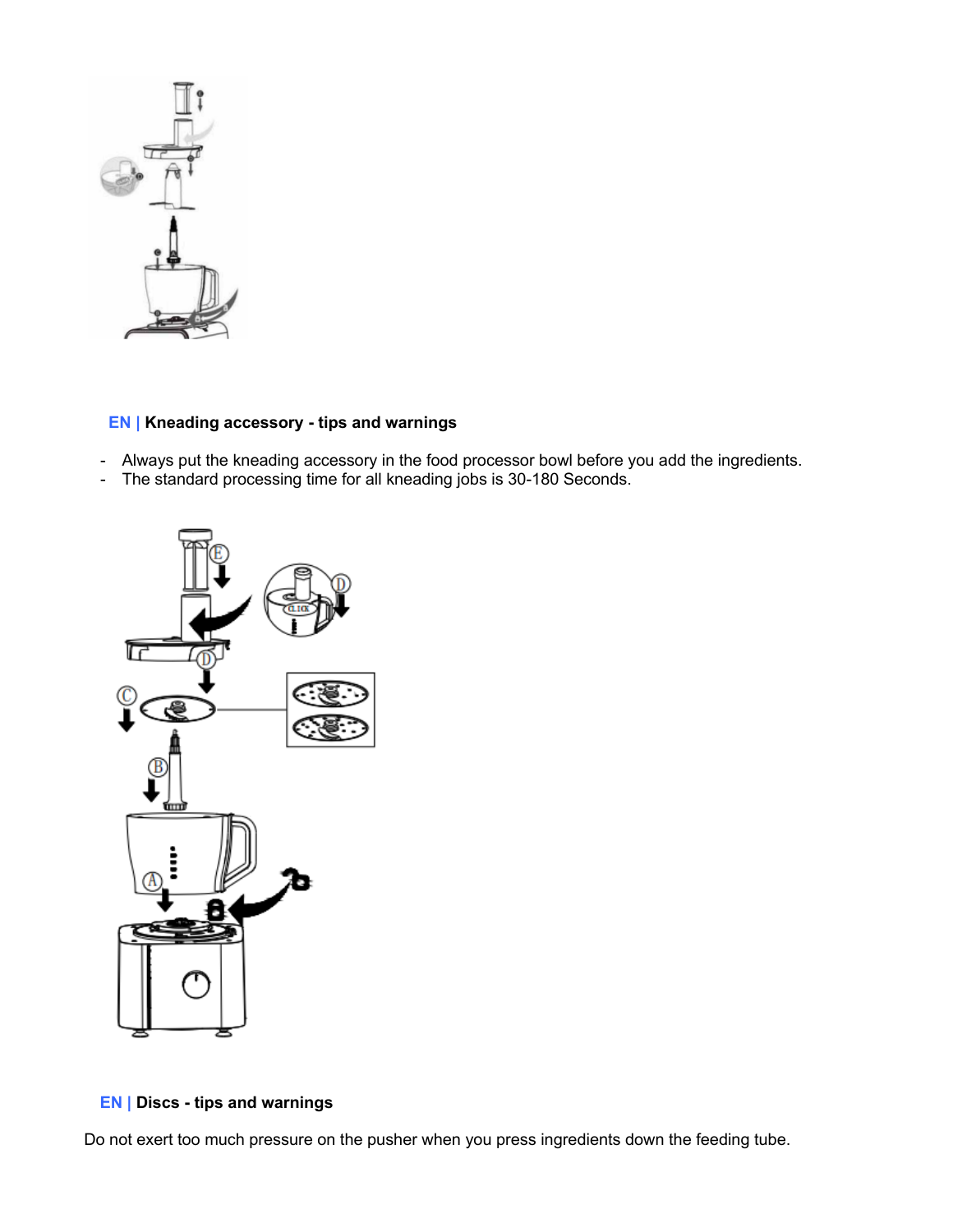Do not let the appliance run too long when you shred (hard) cheese. Otherwise the cheese becomes too hot, starts to melt and turns lumpy.

Do not use the shredding disc to shred chocolate. Only use the food processor blade unit for this purpose. Do not fill the bowl beyond the MAX indication.

**1** Pre-cut large ingredients to make them fit into the feeding tube.

Fill the feeding tube evenly for the best results.

When you shred or granulate soft ingredients, use a low speed to prevent the ingredients from turning into a puree.

If the ingredients you are going to shred or slice have a small diameter, put the outer pusher in the feeding tube to make the feeding tube smaller. Then use the inner pusher to push the ingredients down the feeding tube.

- When you have to process a large amount of ingredients, process small batches and empty the bowl between batches.



#### **EN | Balloon beater - tips and warnings**

You can use the balloon beater to whip cream, to whisk eggs and egg whites and to make instant pudding, mayonnaise and sponge cake mixture. Do not use the balloon beater to prepare cake mixtures with butter or margarine or to knead dough. Use the kneading accessory for these jobs. Do not fill the bowl beyond the MAX indication.

- Make sure the bowl and the balloon beater are dry and free from grease when you whisk egg whites. The egg whites have to be at room temperature.

- Always clean the balloon beater after use.

Put the Bowl like this way, make sure the mark and the Main body mark is on the same way. Then you can turn the bowl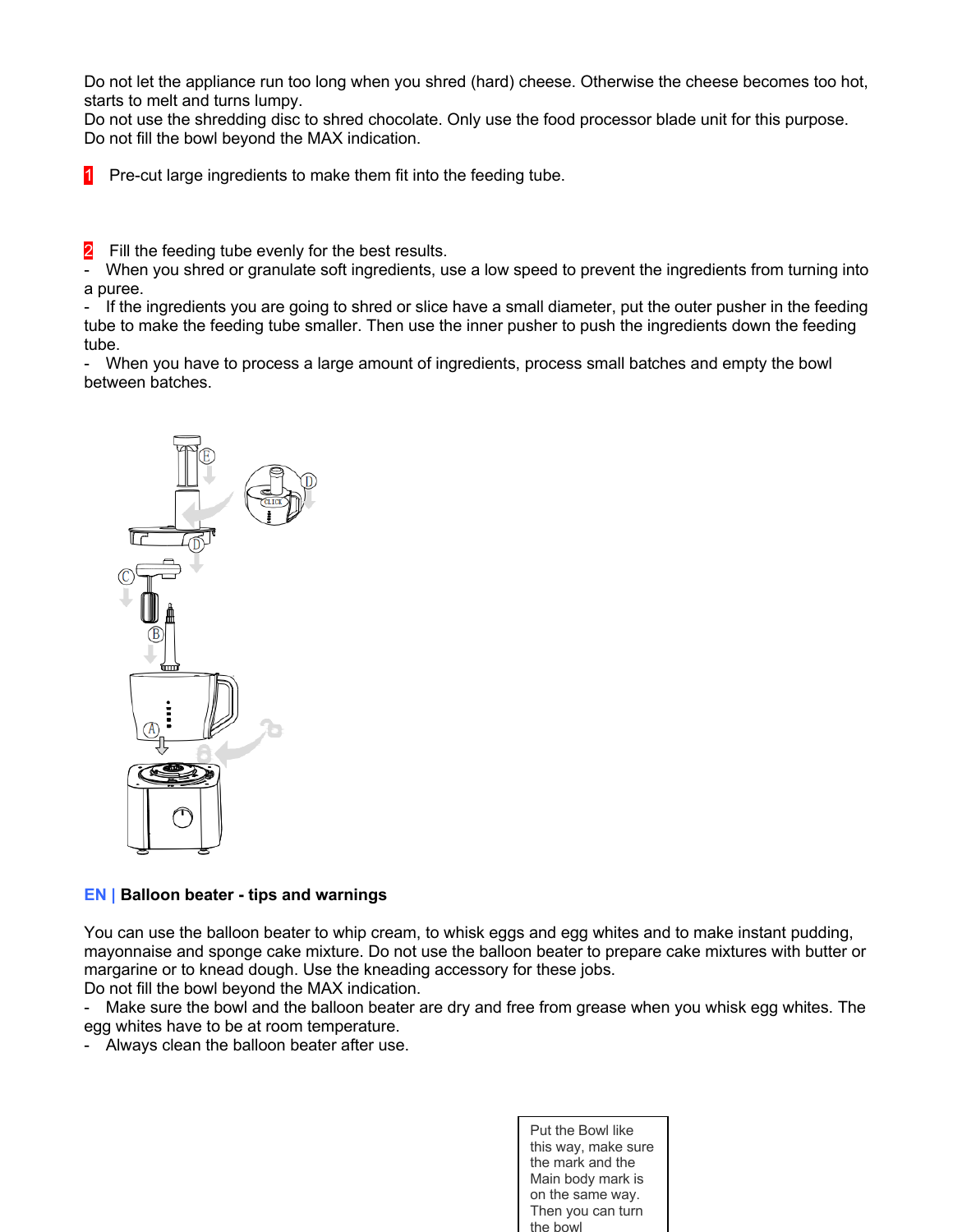

#### **EN | Blender - tips and warnings**

Always assemble the sealing ring onto the blender blade unit before you attach the blade unit to the blender jar.

Always let the appliance cool down to room temperature after you have processed two batches.

Never open the lid when the blade rotates.

◆ Built-in safety lock: you can only switch on the appliance when the blender jar has been assembled in such a way that the ridge on the blade unit is aligned with the 'locked' symbol on the motor unit.

To add liquid ingredients during processing, remove the measuring cup and pour them into the blender jar through the hole in the lid.

Pre-cut solid ingredients into smaller pieces before you process them.

If you want to prepare a large quantity, process small batches of ingredients instead of a large quantity at once.

- Use cooked ingredients when you blend a soup.

When you process a liquid that is hot or tends to foam (e.g. milk), do not put more than 1 litre in the blender jar to avoid spillage.

- If you are not satisfied with the result, switch off the appliance and stir the ingredients with a spatula. Remove some of the contents to process a smaller quantity or add some liquid.

If ingredients stick to the wall of the blender jar:

1 Switch off the appliance and unplug it.

**2** Remove the lid and use a spatula to remove the ingredients from the wall of the jar.

**3** Keep the spatula at a safe distance of approx. 2cm from the blades.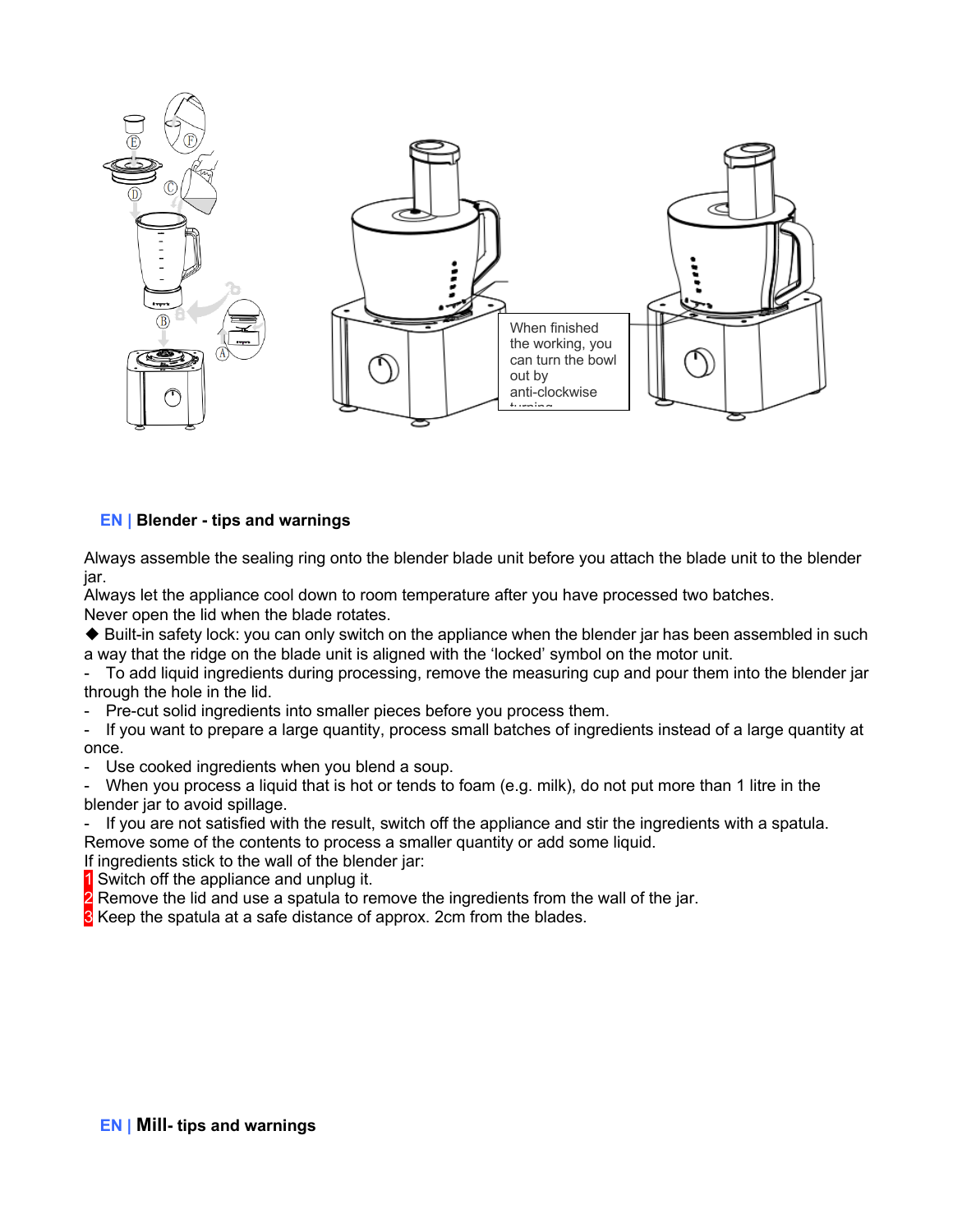Use the mill for milling hearbs, nuts and coffee beans.

- blade unit
- sealing ring
- 3 jar
- sprinkler lid

### **Safety**

- Never fit the blade unit to your machine without the jar fitted.
- Never unscrew the jar while the mill is fitted to your machine.
- Don't touch the sharp blades. Keep the blade unit away from children.
- l Never remove the mill until the blades have completely stopped.

## **Important**

- To ensure long life of your mill, never run for longer than 30 seconds.
- Switch off as soon as you've got the right consistency.
- Don't process spices they may damage the plastic.
- The machine won't work if the mill is fitted incorrectly.
- Use for dry ingredients only.

## **To use your mill**

- $\bullet$  Put your ingredients into the jar. Fill it no more than half full.
- $\bullet$  Fit the sealing ring into the blade unit.
- **Turn the blade unit upside down. Lower it into the jar, blades down.**
- Screw the blade unit onto the jar until it is finger tight.
- Place the mill onto the power unit and turn to lock.
- **•** Switch on to maximum speed or use the pulse control.
- After milling, you can replace the blade unit with the sprinkler lid
- and shake out your food.
- $\bullet$  The sprinkler lid is not airtight.

## **Choosing a speed for all functions**

| -<br>Tool/                                           | Picture     | Function                                                                             | Speed                | Maximum                      | <b>KB</b>  | Rest  | Empty             |
|------------------------------------------------------|-------------|--------------------------------------------------------------------------------------|----------------------|------------------------------|------------|-------|-------------------|
| Attachment                                           |             |                                                                                      |                      | capacities                   | time       | time  | working           |
|                                                      |             |                                                                                      |                      |                              |            |       | KB time           |
| Knife Blade                                          |             | Chopping meat<br>Cutting vegetables                                                  | Min $1.$ –<br>Max 3. | 500 <sub>g</sub>             | 30sec      | 1min. | 30sec             |
| Dough took<br>(plastic)<br>knife)                    | $\boxtimes$ | Dough making<br>Dough keading                                                        | Min 1.               | 300g flour<br>200ml<br>water | $1.5$ min. | 3min. | 30sec             |
| <b>Discs</b><br>-slicing/<br>shredding/<br>chipping/ |             | Slicing/shredding/<br>chipping food and<br>vegetables such as<br>as Carrots, Cheese, | Mid $2. -$<br>Max 3. | 500 <sub>g</sub>             | 1min.      | 2min. | 30 <sub>sec</sub> |

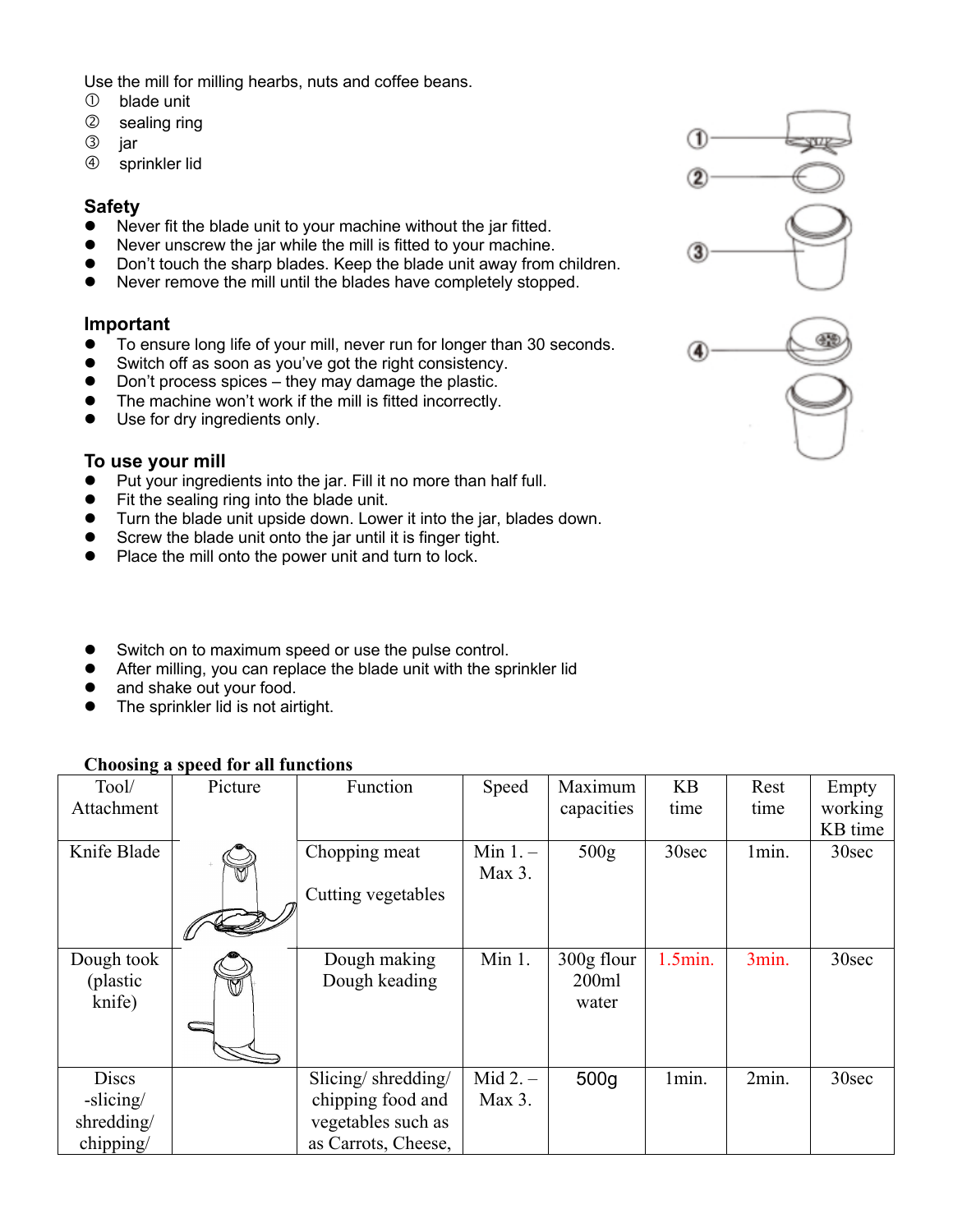|                                   | $\subseteq$ $\ominus$ | Cucumber, etc                           |                      |                                |       |       |       |
|-----------------------------------|-----------------------|-----------------------------------------|----------------------|--------------------------------|-------|-------|-------|
| Mixing/Blen<br>ding<br>components |                       | Make jam, milk<br>shake, soup, etc      | $Mid 2. -$<br>Max 3. | 600g<br>carrots,<br>900g water | 1min. | 2min. | 10sec |
| Mill/Grindin<br>g<br>components   |                       | For spices, coffee<br>beans etc milling | $Mid 2. -$<br>Max 3. | 80 <sub>g</sub>                | 30sec | 1min. | 10sec |
| Whisk<br>components               |                       | Egg white                               | Max 3.               | 2-6 piece                      | 3min. | 3min. | 30sec |

#### **EN | Cleaning**

- Always unplug the appliance before you remove accessories or clean the motor unit.

- You can quickly and easily pre-clean the food processor bowl and blender jar with the pulse button. Simply add some water and washing-up liquid to the dirty bowl or jar and secure the lid. Then use the pulse button until the bowl or jar is clean. When you pre-clean the food processor bowl in this way, make sure the food processor blade is assembled in the bowl.



#### **EN | Environment**

Do not throw away the appliance with the normal household waste at the end of its life, but hand it in at an official collection point for recycling. By doing this, you help to preserve the environment.

#### **EN | Troubleshooting**

| _____                         |                                                                                                                                            |
|-------------------------------|--------------------------------------------------------------------------------------------------------------------------------------------|
| <b>Question</b>               | Answer                                                                                                                                     |
| The appliance does not go on. | Make sure that all assembly indications (on the lid of the<br>bowl, on the bowl, on the blender jar and on the motor unit)<br>are aligned. |